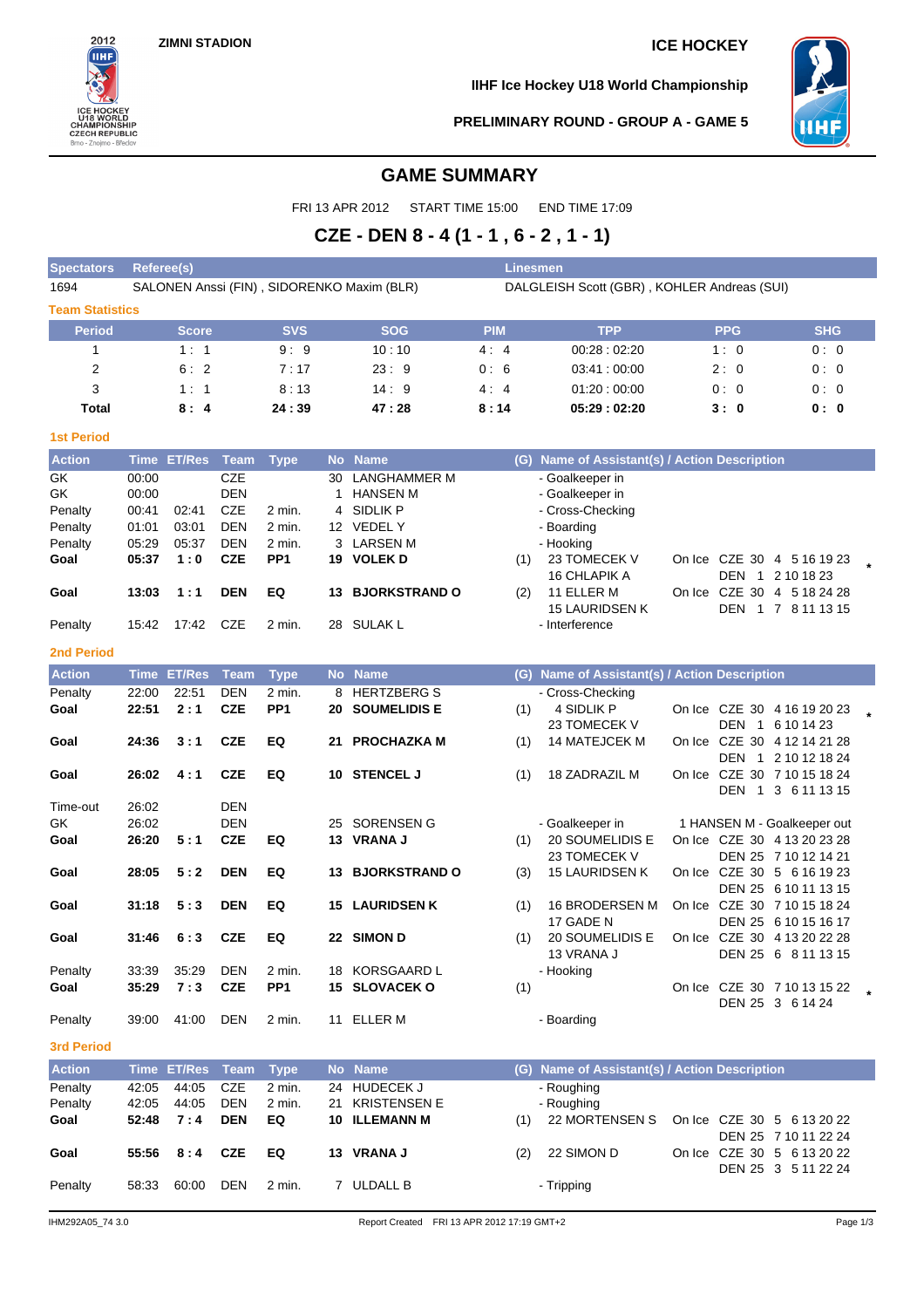

## **IIHF Ice Hockey U18 World Championship**

**PRELIMINARY ROUND - GROUP A - GAME 5**



| <b>Action</b> | Time ET/Res Team Type |           |            |        | No Name         | (G) Name of Assistant(s) / Action Description |                                     |
|---------------|-----------------------|-----------|------------|--------|-----------------|-----------------------------------------------|-------------------------------------|
| Penalty       | 58.53                 | 60:00 CZE |            | 2 min. | 20 SOUMELIDIS E | - Hooking                                     |                                     |
| GK            | 60:00                 |           | CZE        |        |                 |                                               | 30 LANGHAMMER M - Goalkeeper<br>out |
| GK            | 60:00                 |           | <b>DEN</b> |        |                 |                                               | 25 SORENSEN G - Goalkeeper out      |

### **Goalkeeper Records**

### **Team : CZE - Czech Republic Team : DEN - Denmark**

| No Name               | <b>SOG</b> | <b>SVS</b> | <b>MIP</b> | No Name                | <b>SOG</b> | <b>SVS</b> | <b>MIP</b> |
|-----------------------|------------|------------|------------|------------------------|------------|------------|------------|
| 30 LANGHAMMER Marek   | 28         | 24         | 60:00      | 25 SORENSEN George     | 29         | 25         | 33:58      |
| <b>POLIVKA Patrik</b> |            |            |            | <b>HANSEN Matthias</b> |            | 14         | 26:02      |

### **Game Statistics**

| Team: CZE (red) |                            |          |          |          |                |             |          |                |        |          |                |                      |           |                |                |
|-----------------|----------------------------|----------|----------|----------|----------------|-------------|----------|----------------|--------|----------|----------------|----------------------|-----------|----------------|----------------|
|                 | Head Coach: VEBER Jiri     |          |          |          |                |             |          |                |        |          |                | <b>Shots on Goal</b> |           |                |                |
| <b>No Pos</b>   | <b>Name</b>                | G        | A        | P        | <b>PIM</b>     | $FO+$       | FO-      | $FO+/-$        | FO%    |          | $\overline{2}$ | 3                    | <b>OT</b> | <b>TS</b>      | $+/-$          |
| $4\overline{D}$ | SIDLIK Petr +C             | 0        |          | 1        | 2              | 0           | $\Omega$ | 0              | 0.00   | 0        | 0              |                      |           |                | $+2$           |
| 16 F            | <b>CHLAPIK Adam</b>        | 0        |          |          | $\Omega$       | 7           | 3        | 4              | 70.00  | 2        | $\Omega$       | 0                    |           | 2              | $-1$           |
| 19 F            | VOLEK Dominik +A           |          | 0        |          | 0              | 3           | 2        | 1              | 60.00  | 1        | 1              | 3                    |           | 5              | $-1$           |
| 23 F            | <b>TOMECEK Vojtech</b>     | 0        | 3        | 3        | 0              | 1           | $\Omega$ | 1              | 100.00 | 0        | 4              | $\overline{2}$       |           | 6              | $\overline{0}$ |
| 28 D            | <b>SULAK Libor</b>         | 0        | 0        | $\Omega$ | $\overline{2}$ | 0           | $\Omega$ | $\Omega$       | 0.00   | 0        | $\mathbf 0$    | $\Omega$             |           | 0              | $+2$           |
| 5 D             | <b>KOSTALEK Jan</b>        | 0        | 0        | 0        | 0              | 0           | 0        | 0              | 0.00   | 0        |                |                      |           | $\overline{c}$ | $-2$           |
| D<br>6          | <b>HOUFEK Jakub</b>        | 0        | $\Omega$ | $\Omega$ | 0              | 0           | $\Omega$ | 0              | 0.00   | 0        | 1              |                      |           | $\overline{2}$ | $-1$           |
| F<br>15         | SLOVACEK Ondrej            |          | 0        |          | 0              |             |          | 0              | 50.00  |          | 3              | $\Omega$             |           | $\overline{4}$ | $\mathbf 0$    |
| 18 F            | ZADRAZIL Matej             | 0        |          |          | 0              | 4           | 2        | $\overline{2}$ | 66.67  | 0        | $\Omega$       | $\Omega$             |           | 0              | $-1$           |
| 24 F            | HUDECEK Jan +A             | $\Omega$ | 0        | $\Omega$ | $\overline{2}$ | 6           | 6        | $\Omega$       | 50.00  | $\Omega$ | 1              | $\Omega$             |           | 1              | $-1$           |
| 7 D             | <b>KNOT Ronald</b>         | 0        | 0        | 0        | 0              | 0           | 0        | 0              | 0.00   | 0        | 2              |                      |           | 3              | $\mathbf 0$    |
| D<br>10         | STENCEL Jan                |          | $\Omega$ |          | 0              | $\Omega$    | $\Omega$ | 0              | 0.00   | 1        | $\overline{2}$ | $\Omega$             |           | 3              | $\overline{0}$ |
| 13 F            | <b>VRANA Jakub</b>         | 2        |          | 3        | 0              | 0           | 0        | 0              | 0.00   | 4        |                | $\overline{2}$       |           | $\overline{7}$ | $+2$           |
| 20 F            | SOUMELIDIS Eustathios (BP) |          | 2        | 3        | $\overline{2}$ | 1           |          | $\Omega$       | 50.00  |          | $\overline{2}$ | 0                    |           | 3              | $^{\rm +2}$    |
| 22 F            | <b>SIMON Dominik</b>       |          |          | 2        | $\mathbf 0$    | 13          | 6        | $\overline{7}$ | 68.42  | 0        | $\overline{2}$ |                      |           | 3              | $+1$           |
| 3 D             | <b>BEHAL Jiri</b>          | 0        | $\Omega$ | 0        | 0              | 0           | 0        | 0              | 0.00   | 0        | 0              | $\Omega$             |           | 0              | $\mathbf 0$    |
| 12 F            | <b>SEDLACEK Pavel</b>      | 0        | $\Omega$ | $\Omega$ | $\mathbf 0$    | 6           |          | $-1$           | 46.15  | 0        | 0              | $\Omega$             |           | 0              | $+1$           |
| 14 F            | <b>MATEJCEK Martin</b>     | 0        |          |          | 0              | $\mathbf 0$ | 0        | $\mathbf 0$    | 0.00   | 0        | $\mathbf{1}$   | $\Omega$             |           |                | $+1$           |
| 21 F            | PROCHAZKA Martin           |          | 0        |          | 0              | $\Omega$    | $\Omega$ | 0              | 0.00   | 0        | $\overline{2}$ | $\overline{2}$       |           | 4              | $+1$           |
| 1 GK            | <b>POLIVKA Patrik</b>      | 0        | 0        | 0        | $\Omega$       |             |          |                |        | 0        | $\Omega$       | $\Omega$             |           | 0              |                |
| GK<br>30        | <b>LANGHAMMER Marek</b>    | 0        | 0        | 0        | 0              |             |          |                |        | 0        | 0              | 0                    |           | 0              |                |
| Total           |                            | 8        | 11       | 19       | 8              | 42          | 28       | 14             | 60.00  | 10       | 23             | 14                   |           | 47             |                |

| Team: DEN (white)  |                                 |    |                |   |                |             |          |         |       |          |                      |          |                |             |
|--------------------|---------------------------------|----|----------------|---|----------------|-------------|----------|---------|-------|----------|----------------------|----------|----------------|-------------|
|                    | <b>Head Coach: HAGEN Morten</b> |    |                |   |                |             |          |         |       |          | <b>Shots on Goal</b> |          |                |             |
| No Pos             | <b>Name</b>                     | G. | A              | P | <b>PIM</b>     | $FO+$       | FO-      | $FO+/-$ | FO%   |          | $\overline{2}$       | OT<br>3  | TS             | $+/-$       |
| 7 D                | <b>ULDALL Bjorn</b>             | 0  | $\Omega$       | 0 | 2              | $\Omega$    | 0        | 0       | 0.00  | 0        | 0                    | $\Omega$ | 0              | $+1$        |
| 10 D               | ILLEMANN Marco +A               |    | 0              |   | 0              | $\Omega$    |          | 0       | 0.00  | 0        | 0                    |          |                | $+1$        |
| F<br>11            | <b>ELLER Mads</b>               | 0  |                |   | 2              |             |          | 0       | 50.00 | 3        | 0                    | 2        | 5              | $\mathbf 0$ |
| - F<br>13          | BJORKSTRAND Oliver +A (BP)      | 2  | 0              | 2 | 0              | 0           | 0        | 0       | 0.00  | 2        | $\overline{2}$       | $\Omega$ | 4              | $\mathbf 0$ |
| 15 F               | LAURIDSEN Kristoffer +C         | 1  | $\overline{2}$ | 3 | 0              | 9           | 8        |         | 52.94 |          | $\overline{2}$       | $\Omega$ | 3              | $+1$        |
| 5 D                | <b>LYOE Rasmus</b>              | 0  | 0              | 0 | 0              | 0           | 0        | 0       | 0.00  | 0        | 0                    | 0        | 0              | $-1$        |
| 8 D                | <b>HERTZBERG Sonny</b>          | 0  | 0              | 0 | 2              | 0           | 0        | 0       | 0.00  | 0        | 0                    |          |                | 0           |
| 14 F               | <b>AAGAARD Mikkel</b>           | 0  | $\Omega$       | 0 | 0              | 5           | 9        | -4      | 35.71 |          | 0                    | $\Omega$ |                | -1          |
| F<br>19            | <b>ASPERUP Matthias</b>         | 0  | 0              | 0 | 0              | 0           | 0        | 0       | 0.00  | 0        | 0                    | 0        | 0              | 0           |
| $\mathsf{F}$<br>21 | <b>KRISTENSEN Emil</b>          | 0  | $\Omega$       | 0 | 2              | $\mathbf 0$ | 2        | $-2$    | 0.00  |          | 3                    | 2        | 6              | -1          |
| 2 D                | <b>LINDHOJ Christoffer</b>      | 0  | 0              | 0 | 0              | 0           | 0        | 0       | 0.00  | 0        | 0                    | $\Omega$ | 0              | $-1$        |
| 3 D                | <b>LARSEN Mads</b>              | 0  | 0              | 0 | 2              | $\mathbf 0$ |          | 0       | 0.00  | 0        | 0                    | $\Omega$ | 0              | $-2$        |
| 12 F               | <b>VEDEL Yannick</b>            | 0  | $\Omega$       | 0 | $\overline{2}$ | $\Omega$    |          | -1      | 0.00  | $\Omega$ | 1                    | $\Omega$ |                | $-2$        |
| F<br>18            | <b>KORSGAARD Lasse</b>          | 0  | 0              | 0 | $\overline{2}$ | $\mathbf 0$ | $\Omega$ | 0       | 0.00  | 1        | 0                    |          | $\overline{2}$ | $-1$        |
| 24 F               | <b>ZORKO Nikolaj</b>            | 0  | 0              | 0 | 0              | 6           | 16       | $-10$   | 27.27 | 0        | 0                    |          | $\mathbf{1}$   | $-1$        |
| 6<br>D             | <b>POVLSEN Magnus</b>           | 0  | $\Omega$       | 0 | 0              | 0           | $\Omega$ | 0       | 0.00  | 0        | 0                    | 0        | 0              | $\mathbf 0$ |
| 16 F               | <b>BRODERSEN Morten</b>         | 0  |                |   | $\Omega$       |             |          | 0       | 50.00 | 0        | $\Omega$             | $\Omega$ | 0              | $+1$        |